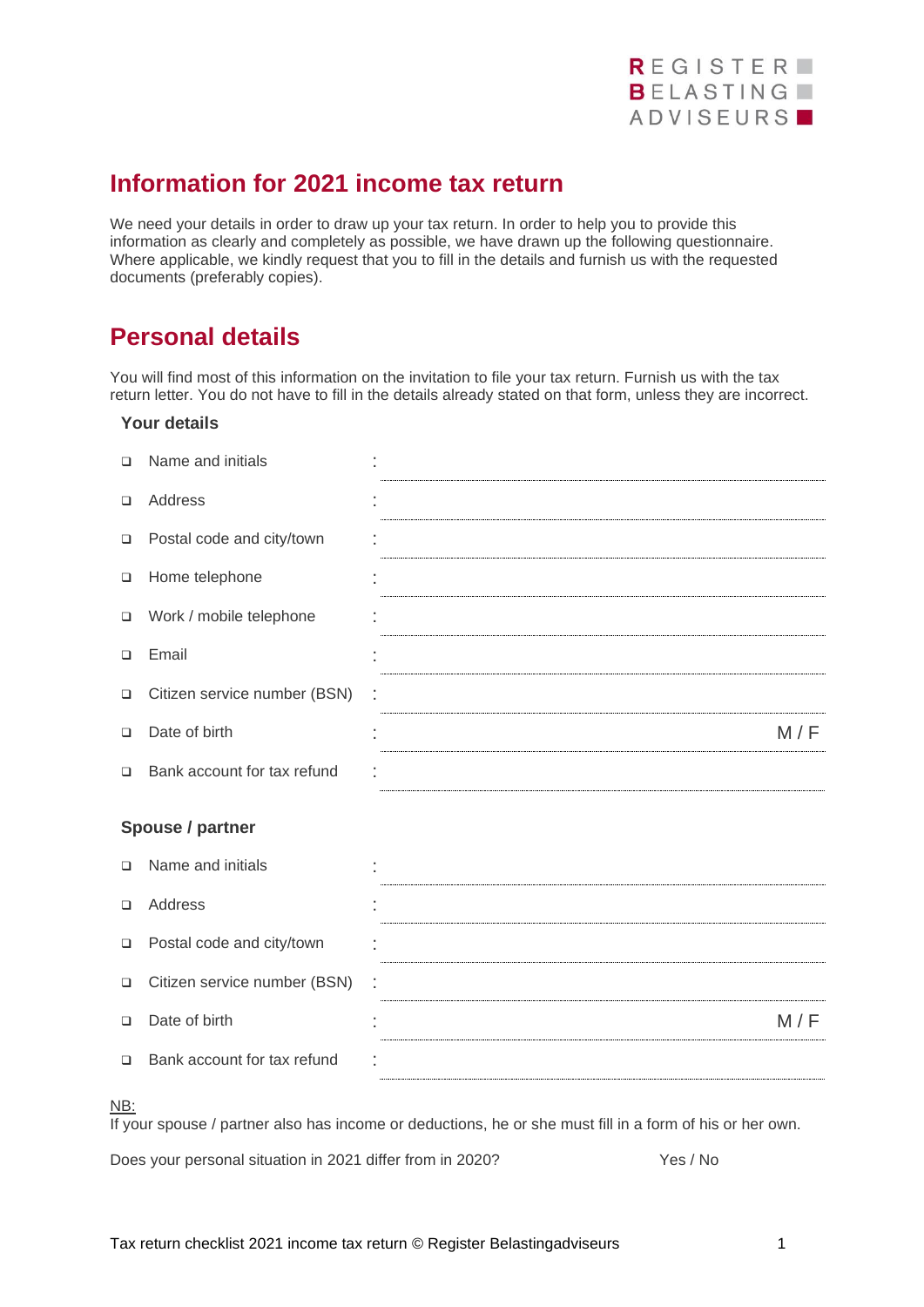## REGISTER BELASTING ADVISEURS **N**

|   | For married / registered partners:                                                                                      |                    |                                                                                      |  |  |
|---|-------------------------------------------------------------------------------------------------------------------------|--------------------|--------------------------------------------------------------------------------------|--|--|
| ❏ | Were you married / registered<br>partners for the entire year in 2021?                                                  | Yes /<br><b>No</b> |                                                                                      |  |  |
| ❏ | Did you enter into marriage or a<br>registered partnership in 2021?                                                     | Yes /<br><b>No</b> | If so, with effect from<br>(date)                                                    |  |  |
| □ | Did you become permanently<br>separated in 2021?                                                                        | Yes $/$<br>No.     | If so, with effect from<br>(date)                                                    |  |  |
| ❏ | Did you file for divorce in 2021 and<br>are you registered at a different<br>address in the Key Register of<br>Persons? | Yes /<br><b>No</b> | If so, with effect from<br>(date)                                                    |  |  |
| □ | Did you become divorced in 2021?                                                                                        | Yes /<br>No        | If so, with effect from<br>(date)                                                    |  |  |
| ❏ | Are you married / registered partners<br>under prenuptial agreement /<br>partnership conditions?                        | Yes /<br>No        | If so, please enclose a<br>copy for our files unless<br>you have already done<br>SO. |  |  |
|   | For unmarried couples:                                                                                                  |                    |                                                                                      |  |  |
| □ | Did you cohabit for the entire year in<br>2021?                                                                         | Yes $/$<br>No      |                                                                                      |  |  |
| ❏ | Were you both written in to the Key<br>Register of Persons at the same<br>address for the entire year in 2021?          | Yes $/$<br>No      | If not, during which<br>period were you?<br>(dates)                                  |  |  |
| □ | Did you enter into cohabitation<br>2021?                                                                                | Yes $/$<br>No      | If so, with effect from<br>(date)                                                    |  |  |
| ❏ | Did you separate in 2021?                                                                                               | Yes $/$<br>No      | If so, with effect from<br>(date)                                                    |  |  |
| ❏ | Do you have a notarial cohabitation<br>contract together?                                                               | Yes $/$<br>No      | If so, with effect from<br>(date)                                                    |  |  |
| □ | Have you had a child / children<br>together?                                                                            | Yes/<br>No.        | If so, with effect from<br>(date)                                                    |  |  |
| □ | Have you recognised a child of your<br>partner?                                                                         | Yes /<br>No.       | If so, with effect from<br>(date)                                                    |  |  |
| □ | Has your partner recognised a child<br>of yours?                                                                        | Yes /<br>No.       | If so, with effect from<br>(date)                                                    |  |  |
| □ | Are you registered as a partner for<br>your partner's pension scheme?                                                   | Yes /<br>No        | If so, with effect from<br>(date)                                                    |  |  |
| □ | Is your partner registered as a<br>partner for your pension scheme?                                                     | Yes /<br>No        | If so, with effect from<br>(date)                                                    |  |  |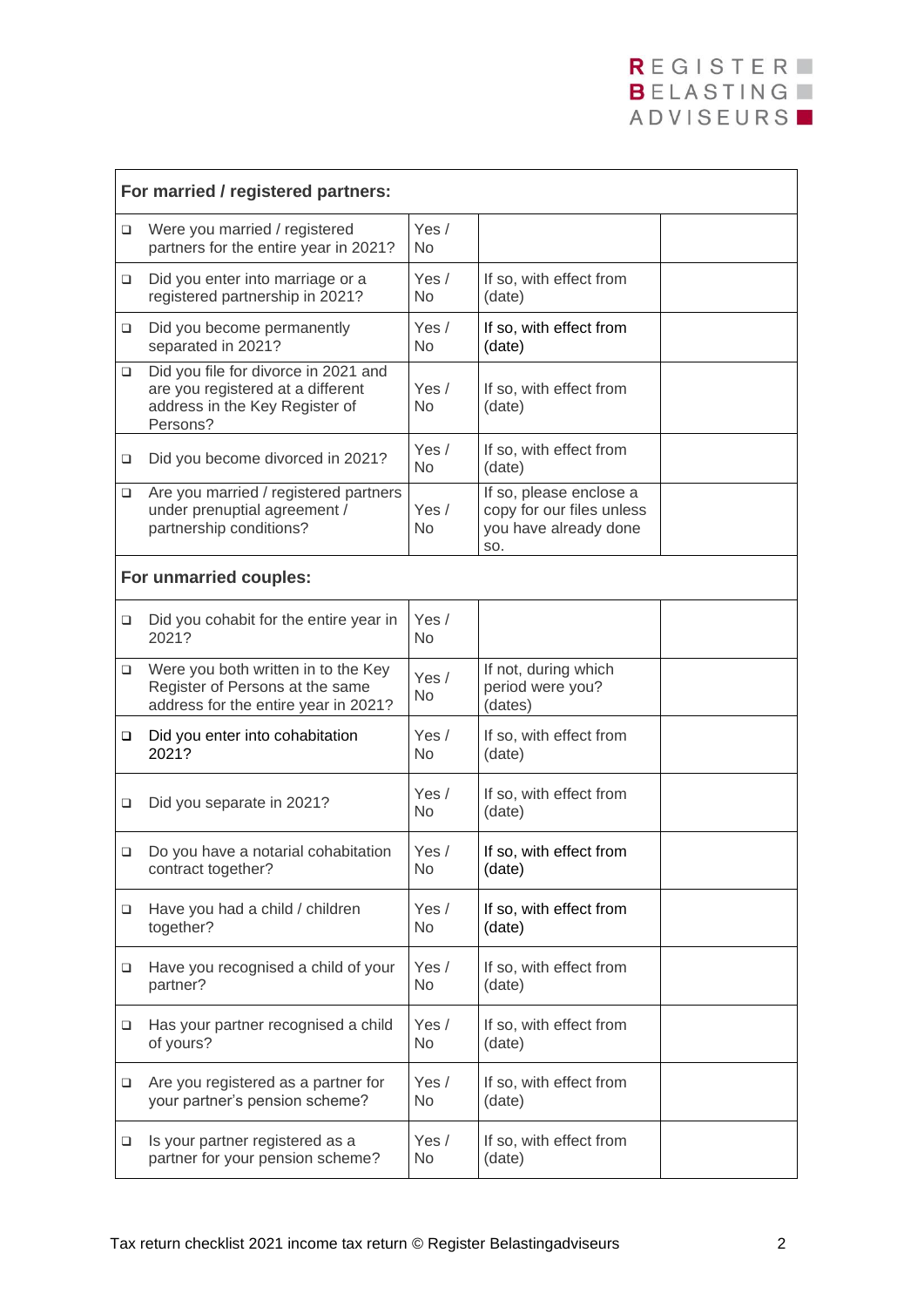

| Do you own your house together?                                                                                         | Yes /<br>No        | If so, with effect from<br>(date) |  |
|-------------------------------------------------------------------------------------------------------------------------|--------------------|-----------------------------------|--|
| Is an adult housemate / tenant<br>registered at your home address<br>with an underage child living with<br>him $/$ her? | Yes /<br><b>No</b> | If so, with effect from<br>(date) |  |

## NB:

Children up to the age of 27 – including stepchildren and foster children for whom a foster allowance was received in any year – do not in principle qualify as tax partners of their (step / foster) parent. In certain situations, adult foster children must request not to be considered as tax partners of their foster parent.

People who do not reside in the Netherlands and who do not qualify as foreign tax payers cannot qualify as tax partners.

### **Children**

Do you have children living at home? If so: please enter the children's initials, dates of birth and citizen service numbers (BSNs) below.

| Initials | Date of birth | Citizen service number (BSN) |
|----------|---------------|------------------------------|
|          |               |                              |
|          |               |                              |
|          |               |                              |
|          |               |                              |
|          |               |                              |

## **Tax returns**

If available, please furnish:

- ❑ Provisional 2021 tax return(s)/refund(s).
- ❑ If we will be taking care of your tax returns for the first time this year: a copy of your tax return for 2021.
- ❑ Possible decisions about childcare allowance for 2021, rent allowance for 2021, child-based budget for 2021 or care allowance for 2021.

# **Work and other income**

### **Income from employers, pensions, etc.**

In 2021, did you have:

- ❑ income from employment;
- ❑ benefits (from the body implementing employee insurance schemes (UWV), Social Insurance Bank (SVB), etc.);
- ❑ pension benefits or an annuity benefit from which wage tax has been withheld.

**In all cases, enclose a copy of the 2021 annual statement(s) and the most recent salary slip of the employer(s) or benefit agency(ies).**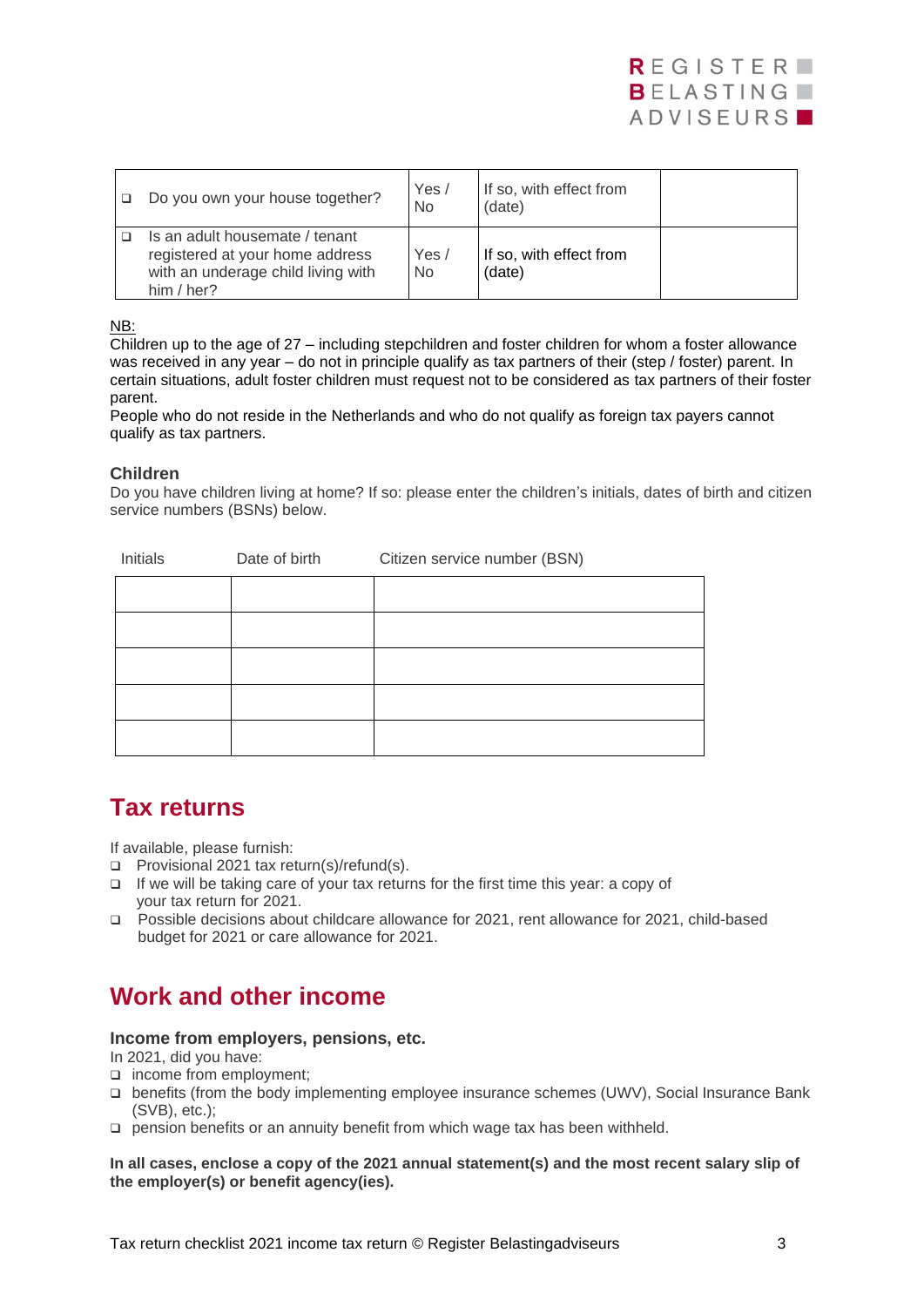

### **Company car or bicycle**

If you drive a company car or bicycle, your employer will already have deducted the tax that has to be paid on the addition from your wages. You do not have to provide any details.

#### Statement of no private use of car

If you drive less than 500 kilometres for private purposes, you can request a statement of no private use of car from the Tax and Customs Administration. If you have done so and handed this statement over to your employer, no tax will have been withheld.

There is a good chance that the Tax and Customs Administration will ask you to prove that you have indeed driven so few private kilometres. You can prove this with a detailed driver's logbook (see [www.belastingdienst.nl\)](http://www.belastingdienst.nl/). This must show which journeys you have made on which dates. The destinations and the number of kilometres driven must also be stated. You do not have to furnish the driver's logbook.

### **Commuting by public transport**

Have you regularly travelled to work by public transport? If so, please furnish:

|  | A copy of your employer's public transport or travel statement.                                                                                                                              |   |
|--|----------------------------------------------------------------------------------------------------------------------------------------------------------------------------------------------|---|
|  | If you didn't travel throughout the year: the period of travel (you do not<br>need to include the period in which you did not travel because you were<br>working from home due to Covid-19): |   |
|  | The travel allowance you received from your employer (annual amount)                                                                                                                         | € |

#### **Other income**

In addition to your income from employment, do you have income from other activities? If so, please send a statement of:

- ❑ the income received;
- ❑ the costs paid.

#### **Please include a specification.**

|   | Endowment insurance for own home                                                                                                                                                                                      |          |                                                                                 |    |  |
|---|-----------------------------------------------------------------------------------------------------------------------------------------------------------------------------------------------------------------------|----------|---------------------------------------------------------------------------------|----|--|
| ◘ | Did you make use of the option to<br>redeem endowment insurance for<br>your own home in 2021?                                                                                                                         |          | If so, to what amount?<br>Yes / No   Please furnish a copy of<br>the statement. | ∣€ |  |
|   | Life-cycle leave                                                                                                                                                                                                      |          |                                                                                 |    |  |
| ◘ | Did you withdraw money in 2021<br>from the credit you saved with the<br>life-cycle scheme? Or did you<br>redeem your life-cycle credit in a<br>lump sum in 2021?<br>If so, please furnish a copy of the<br>statement. | Yes / No | If so, how much?                                                                | €  |  |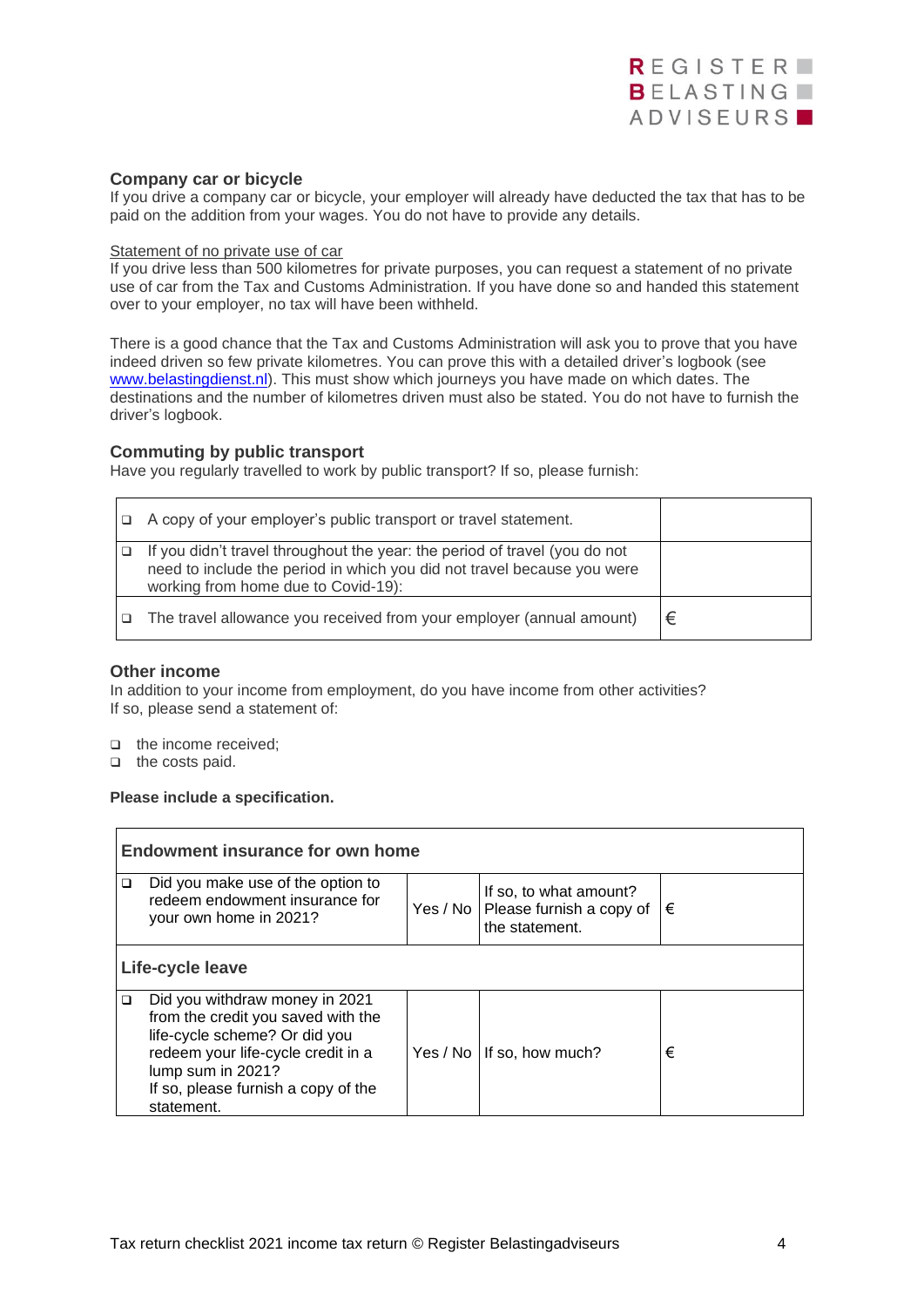|                                              | <b>Annuity right</b>                                                               |          |                                                                            |   |
|----------------------------------------------|------------------------------------------------------------------------------------|----------|----------------------------------------------------------------------------|---|
| □                                            | Did you make use of the option to<br>redeem your annuity right in 2021?            | Yes / No | If so, up to what<br>amount?<br>Please furnish a copy of<br>the statement. | € |
|                                              | <b>Pension</b>                                                                     |          |                                                                            |   |
| ◻                                            | Did you make use of the option to<br>redeem your pension in 2021?                  | Yes / No | If so, up to what<br>amount?<br>Please furnish a copy of<br>the statement. | € |
|                                              | <b>Retirement obligation</b>                                                       |          |                                                                            |   |
| $\Box$                                       | Did you make use of the option to<br>redeem your retirement obligation in<br>2021? | Yes / No | If so, up to what<br>amount?<br>Please furnish a copy of<br>the statement. | € |
|                                              | <b>Partner maintenance</b><br>Did you receive partner maintenance in 2021? If so:  |          |                                                                            |   |
| Amount (not the amount for<br>❏<br>children) |                                                                                    | €        |                                                                            |   |
|                                              | <b>Received from</b>                                                               |          |                                                                            |   |
| ❏                                            | Name of payer                                                                      |          |                                                                            |   |
| □                                            | Address                                                                            |          |                                                                            |   |
| ❏                                            | Postal code and city/town                                                          |          |                                                                            |   |

# **Own home**

|        | If you are the owner and also the occupant of your own (main) home:                                                                                                                               |   |  |  |
|--------|---------------------------------------------------------------------------------------------------------------------------------------------------------------------------------------------------|---|--|--|
| □      | The value under the Valuation of Immovable Property Act<br>(WOZ) statement of the municipality for the fiscal year 2021<br>(value reference date as at 1 January 2020). Please<br>include a copy* | € |  |  |
| $\Box$ | Mortgage interest paid (not redemption or premiums)*<br>Please enclose a copy of the annual statement                                                                                             | € |  |  |
| ❏      | Remaining debt at the end of the year*<br>Please enclose a copy of the annual statement                                                                                                           | € |  |  |
| $\Box$ | Paid ground rent*<br>Please attach a copy of the invoices                                                                                                                                         | € |  |  |
| ❏      | Exempt gifts received in respect of the acquisition,<br>maintenance, improvement or redemption of an owner-<br>occupied home debt                                                                 | € |  |  |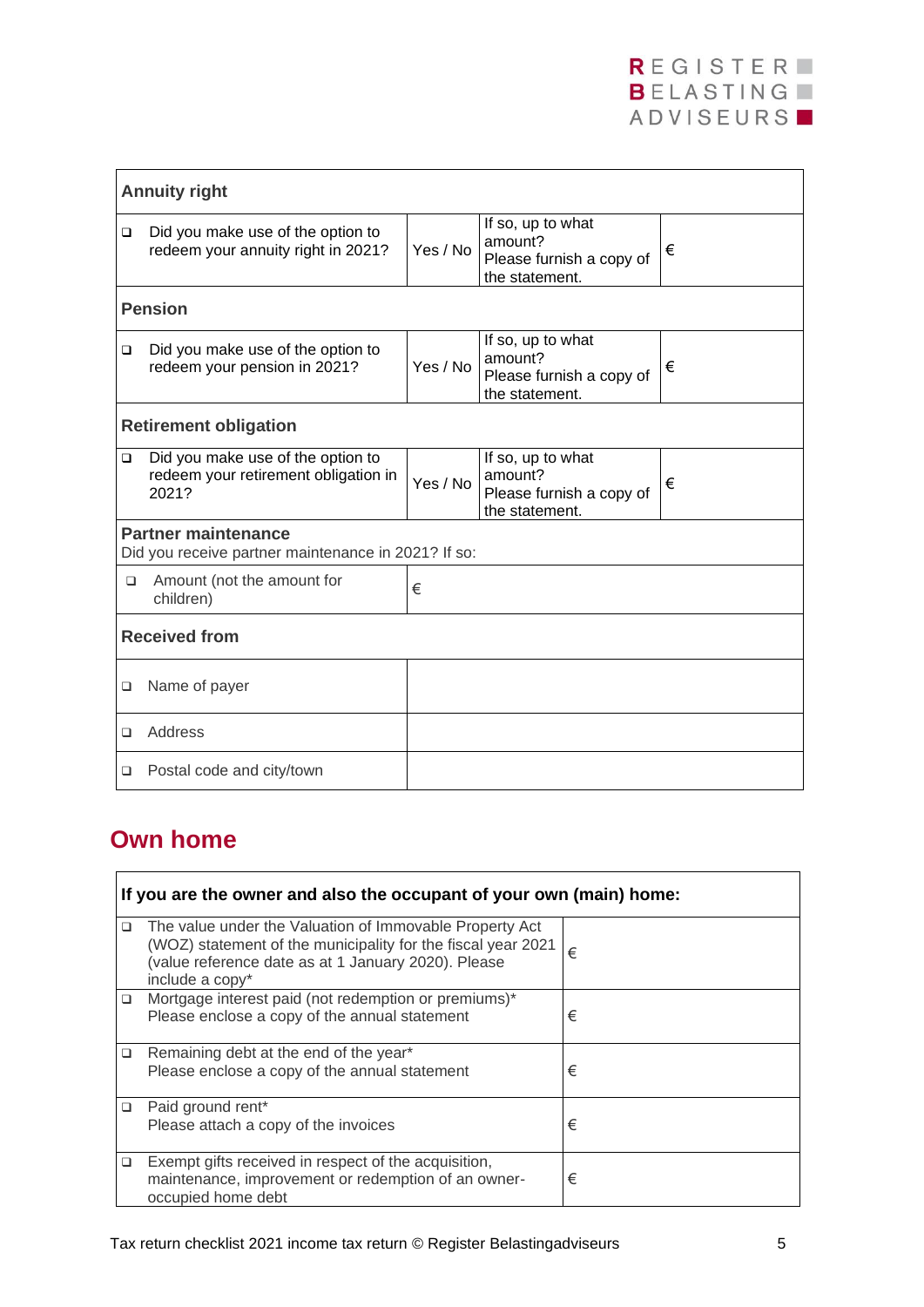|        | If you temporarily have (had) two homes (not a second home):                                                                                                                                                                                                        |                                                                                                                                                                                                  |  |  |
|--------|---------------------------------------------------------------------------------------------------------------------------------------------------------------------------------------------------------------------------------------------------------------------|--------------------------------------------------------------------------------------------------------------------------------------------------------------------------------------------------|--|--|
| $\Box$ | Please furnish copies of the Valuation of Immovable<br>Property Act (WOZ) statement for both houses                                                                                                                                                                 |                                                                                                                                                                                                  |  |  |
| O.     | Is the vacant (new) home exclusively intended to serve as<br>your own home within three years?                                                                                                                                                                      | If so, please also state the<br>interest on this property, as well<br>as similar details as for an<br>owner-occupied dwelling.                                                                   |  |  |
|        | $\Box$ Was the vacant (former) home abandoned less than three<br>years ago from 2021?                                                                                                                                                                               | If so, the date on which the<br>former owner-occupied home<br>was vacated (to the extent not<br>yet known to us) and a<br>statement of interest and such<br>like for the owner-occupied<br>home. |  |  |
|        | □ Was the former owner-occupied home temporarily rented<br>out in 2021 (under the Dutch Vacancy Law) pending its<br>sale?                                                                                                                                           | If so, please state the rental<br>period.                                                                                                                                                        |  |  |
|        | $\Box$ If the former owner-occupied home was rented out in 2021<br>without it being for sale, then it has become a second<br>home. See the 'Second home' section below.                                                                                             |                                                                                                                                                                                                  |  |  |
|        | If you purchased a new owner-occupied home in 2021:                                                                                                                                                                                                                 |                                                                                                                                                                                                  |  |  |
| ❏      | A copy of the civil-law notary's statement of purchase for the property.                                                                                                                                                                                            |                                                                                                                                                                                                  |  |  |
| o.     | An overview of the costs incurred for the new home, such<br>as the costs of the estate agent, civil-law notary, bank, land<br>register or your mortgage advisor.                                                                                                    | €                                                                                                                                                                                                |  |  |
| □      | From what date will you be registered with the municipality<br>at the new address?                                                                                                                                                                                  |                                                                                                                                                                                                  |  |  |
|        | If you purchased a new owner-occupied home in 2021:                                                                                                                                                                                                                 |                                                                                                                                                                                                  |  |  |
| □      | A copy of the civil-law notary's statement of sale for the property.                                                                                                                                                                                                |                                                                                                                                                                                                  |  |  |
|        | □ Costs of selling the property, such as brokerage fees,<br>appraisal costs and advertising costs.                                                                                                                                                                  | €                                                                                                                                                                                                |  |  |
|        | $\Box$ From what date were you deregistered from the<br>municipality at your old address?                                                                                                                                                                           |                                                                                                                                                                                                  |  |  |
|        | Do you still have a residual debt after the sale of a former<br>home (after 29 October 2012 but before 31 December 2017)?<br>If so, please state the residual debt and the interest paid on the<br>residual debt.<br>Please enclose a copy of the annual statement. | €                                                                                                                                                                                                |  |  |

If you have taken out a new mortgage loan or increased an existing loan in 2021.

❑ A copy of the loan agreement.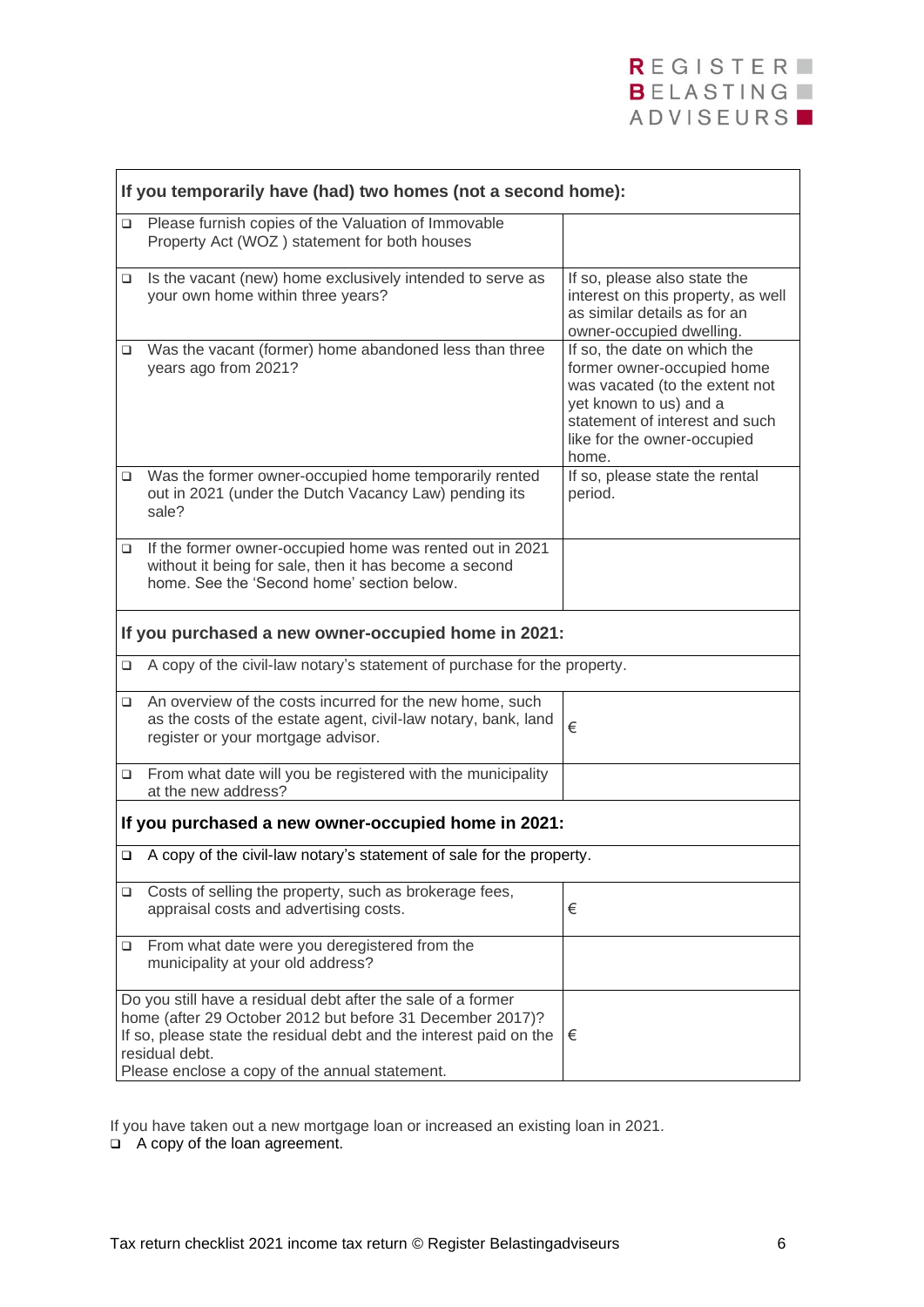

#### If you raised your owner-occupied home debt in 2021:

❑ A statement of expenses incurred for the improvement or maintenance of the owner-occupied dwelling, together with supporting documents.

If you have agreed a payment break with your mortgage provider in 2021:

- ❑ The contract with the mortgage lender in which the payment break is recorded.
- ❑ The new amortization schedule.

Have you taken out a savings or endowment mortgage to pay off your own home debts?  $\Box$  If so, a copy of the policy (not the proposal!), unless you have already furnished us with this.

#### Have you taken out a blocked investment or savings mortgage to pay off your own home debts? ❑ If so, a copy of the agreement, unless you have already furnished us with this.

Did you rent out (part of) your own home, temporarily or otherwise, to third parties in 2021? This could, for example, include renting out your home during your holiday, room rental to a student or room rental via AirBNB or as a bed and breakfast.

❑ If so, a statement as to the nature of the rental, the rental period and the income and costs incurred in connection with this rental.

NB: In 2021, costs and interests concerning your own home are only deductible at a rate of up to 43%. If the taxable income from work and home (box 1) is  $\epsilon$  68,057 or more, the tax rate of the notional rental value for owner-occupiers (eigenwoningforfait) is 49,50%.

## **Other immovable property**

#### **Second home**

Do you have a holiday home or a home other than your own in the Netherlands or abroad? If so, please furnish us with the following information:

- ❑ The address(es).
- ❑ A statement of the value of the dwelling under the Valuation of Immovable Property Act (WOZ) statement of the municipality for the fiscal year 2021 (value reference date as at 1 January 2020). Please enclose a copy.
- ❑ Is the house rented out? If so, what is the net rent per month? If so, a copy of the rental agreement, unless you have already furnished us with this.

| Address holiday home, other<br>accommodation | Value under the<br>Valuation of Immovable<br>Property Act (WOZ)<br>statement for the fiscal<br>year 2021 (value<br>reference date as at<br>1 January 2020) (€): | Net rent per month $(\epsilon)$<br>as at 1 January 2021 |
|----------------------------------------------|-----------------------------------------------------------------------------------------------------------------------------------------------------------------|---------------------------------------------------------|
|                                              |                                                                                                                                                                 |                                                         |
|                                              |                                                                                                                                                                 |                                                         |

#### **Other immovable properties**

Do you have other immovable properties (not residential) in the Netherlands or abroad? If so, please furnish us with the following information:

#### ❑ The address(es).

❑ Free market value(s) as at 1 January 2021.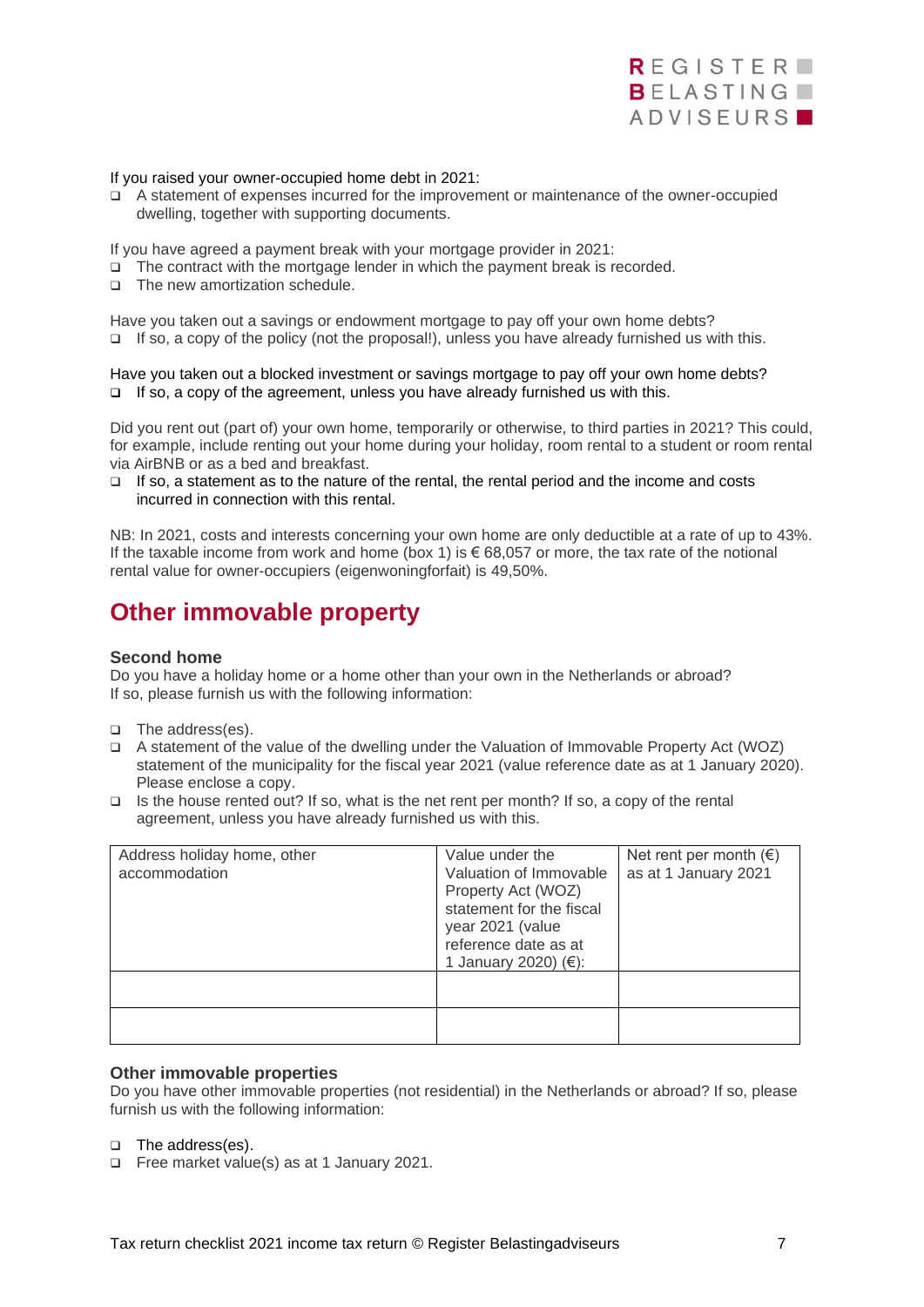

| Address(es) of other immovable properties | Value as at<br>1 January 2021 (€): |
|-------------------------------------------|------------------------------------|
|                                           |                                    |
|                                           |                                    |

# **Provision of capital to an affiliated person or private limited company**

If you make capital available to your own private limited company or to a company or private limited company of an affiliated person, you must declare that capital and the result thereof as results from other activities. This could include renting out business premises, a warehouse, independent workspace or having a claim. But other situations are also possible. Even if, under unusual conditions within the family sphere, you make capital available to a company or private limited company of a family member, the provisioning scheme may apply. We therefore ask you to inform us whether you have (financial) ties with 'affiliated companies or entities'. If so, please furnish us with the following information:

- ❑ The name and address details or the name and registered place of business of the associated company or private limited company;
- ❑ An indication of the nature of association (for example: 'enterprise of partner' or 'private limited company of father');
- ❑ The value(s) as at 1 January 2021 and 31 December 2021 of the capital made available;
- ❑ The most recent Valuation of Immovable Property Act (WOZ ) statement of the real estate that may have been made available;
- ❑ Revenues and costs.

If you are the spouse or registered partner of the associated person, the marriage articles are important for the tax return. This also applies if your spouse or registered partner makes the assets available to an associated person.

## **Income from substantial interest**

| Are you (together with your partner) the owner of at least<br>5% of the shares in a private or public limited company? | Yes / No |
|------------------------------------------------------------------------------------------------------------------------|----------|
| If so, did you receive a dividend in 2021 or did you sell (part $\vert$ Yes / No<br>of) these shares?                  |          |
| If so, please provide a specification of the income and<br>dividend tax withheld, or the sale proceeds                 | €        |

# **Other assets and liabilities (in the Netherlands and abroad)**

## **Bank accounts, savings, receivables and cash**

- ❑ The balances of all bank and savings accounts as at 1 January 2021 and 31 December 2021 (copy of annual statement). Including those of minor children;
- ❑ The balance as at 1 January 2021 and 31 December 2021 (specification) of the receivables;
- ❑ Cash if more than € 552 (€ 1,104 for partners) as at 1 January 2021 and 31 December 2021. This includes any possession of crypt currency.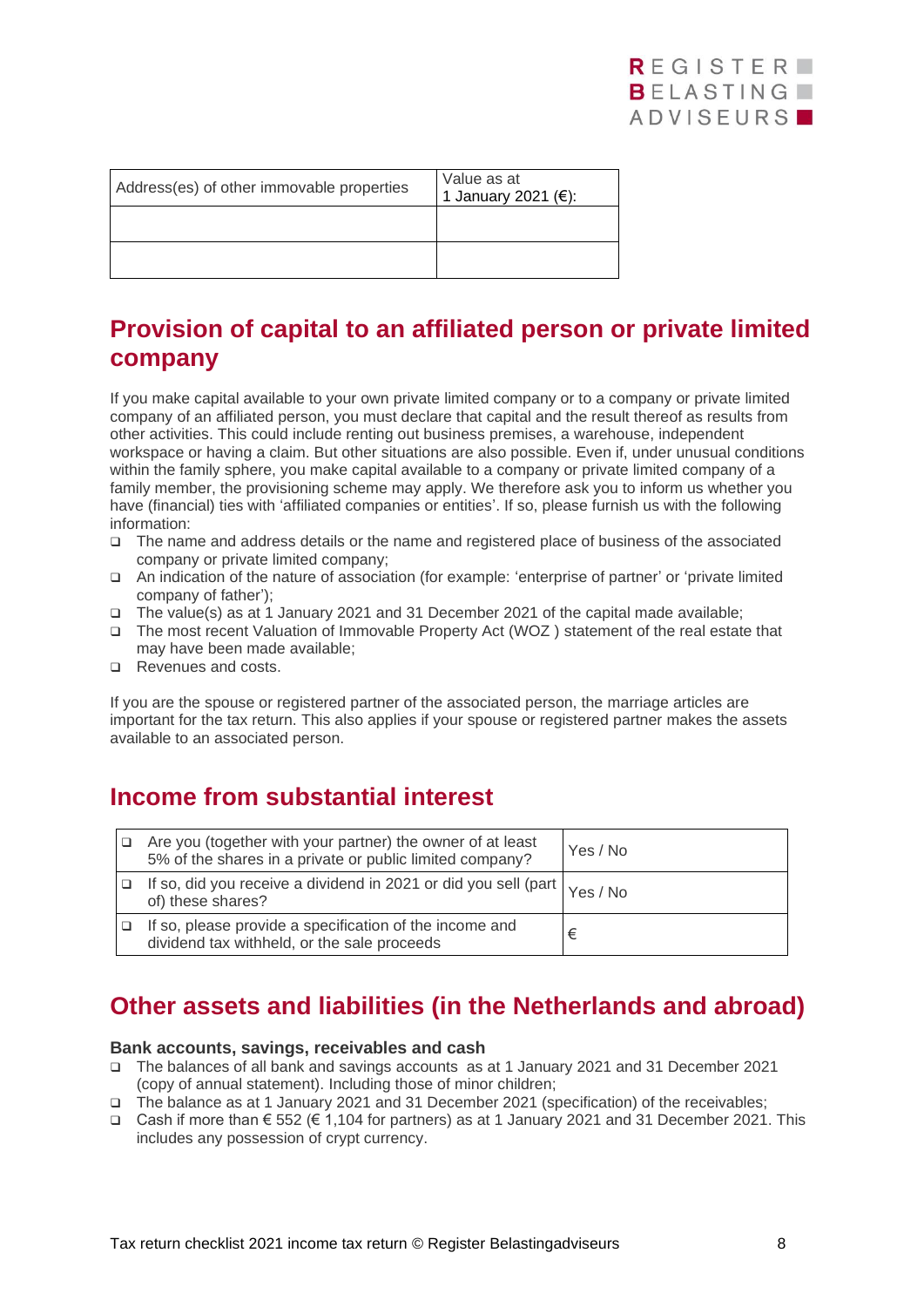

## **Securities and other investments, in the broadest sense of the word, but excluding immovable properties:**

- ❑ An overview of the composition and value as at 1 January 2021 and 31 December 2021 (e.g. your bank's fund statement);
- ❑ The amount of dividend tax withheld in 2021;
- ❑ The amount of foreign dividends received in 2021 and foreign dividend tax withheld per fund;
- ❑ For endowment insurance: a copy of the policy (to assess whether an exemption applies, unless it has already been provided) and the annual statement of accrued value;
- ❑ Indicate green investments separately. Exemption may apply in this respect.

### **Other assets, NOT for personal use in your own household**

- ❑ Examples: Contents of a rented house, a rented caravan or boat;
- ❑ An overview of their values as at 1 January 2021 and 31 December 2021.

#### **Works of art (at least 70% investment)**

- ❑ Examples: collection of works of art for investment, collection of vintage / veteran cars for investment;
- ❑ An overview of their values as at 1 January 2021 and 31 December 2021.

#### **Debts**

- ❑ All debts such as debts for the purchase of a second home, boat, caravan, debts to banks, credit card companies, department stores, suppliers of gas, water, electricity, internet and telephone services, etc. (but not the debt entered into for one's own home);
- ❑ An overview of their values as at 1 January 2021 and 31 December 2021.

## **Special deductions**

#### **Health expenses**

If, in 2021, you paid a considerable amount of medical expenses that are not covered by your insurance, you may be entitled to a deduction for medical expenses. Medical expenses include the non-reimbursed costs of doctors, hospitals, treatments prescribed by a doctor and medical devices. Dietary expenses and transport costs may also be deducted under certain conditions. Examples that are not regarded as medical expenses include premiums for your health insurance, personal contributions or excesses under the Health Insurance Act (Zorgverzekeringswet), expenses for care that are compulsorily insured under the Health Insurance Act, funeral expenses, personal contributions under the Long-term Care Act (WLZ) and Social Support Act (WMO), glasses or contact lenses, eye laser treatments, mobility scooters, wheelchairs, home modifications, certain in-vitro fertilisation treatments, crutches, walking frames, walkers, expenses for mental health care or dyslexia of minors.

NB: There is an income-related threshold for the deduction of medical expenses. For a single household with an aggregate income up to  $\in 7,989$ , the threshold is  $\in 139$ . For income above  $\in 7,989$ to € 42,434, this is 1.65% of the aggregate income. For income above € 42,434, the threshold is € 700 plus 5.75% of the aggregate income above  $\epsilon$  42,434. If your costs are lower than the applicable threshold, nothing is deductible. If you think you are eligible for a deduction, please provide a specification of all medical expenses.

❑ Please enclose a specification of the amounts paid.

#### **Training costs**

In 2021, did you incur more than € 250 in costs for training yourself or your partner / spouse? This may be for training for a new profession or for training to be able to practice your current profession better. These costs must include tuition fees, examination fees, promotion costs, compulsory teaching materials (with the exception of computer and peripherals) or protective equipment.

❑ Please enclose a specification of the amounts paid and reimbursements received.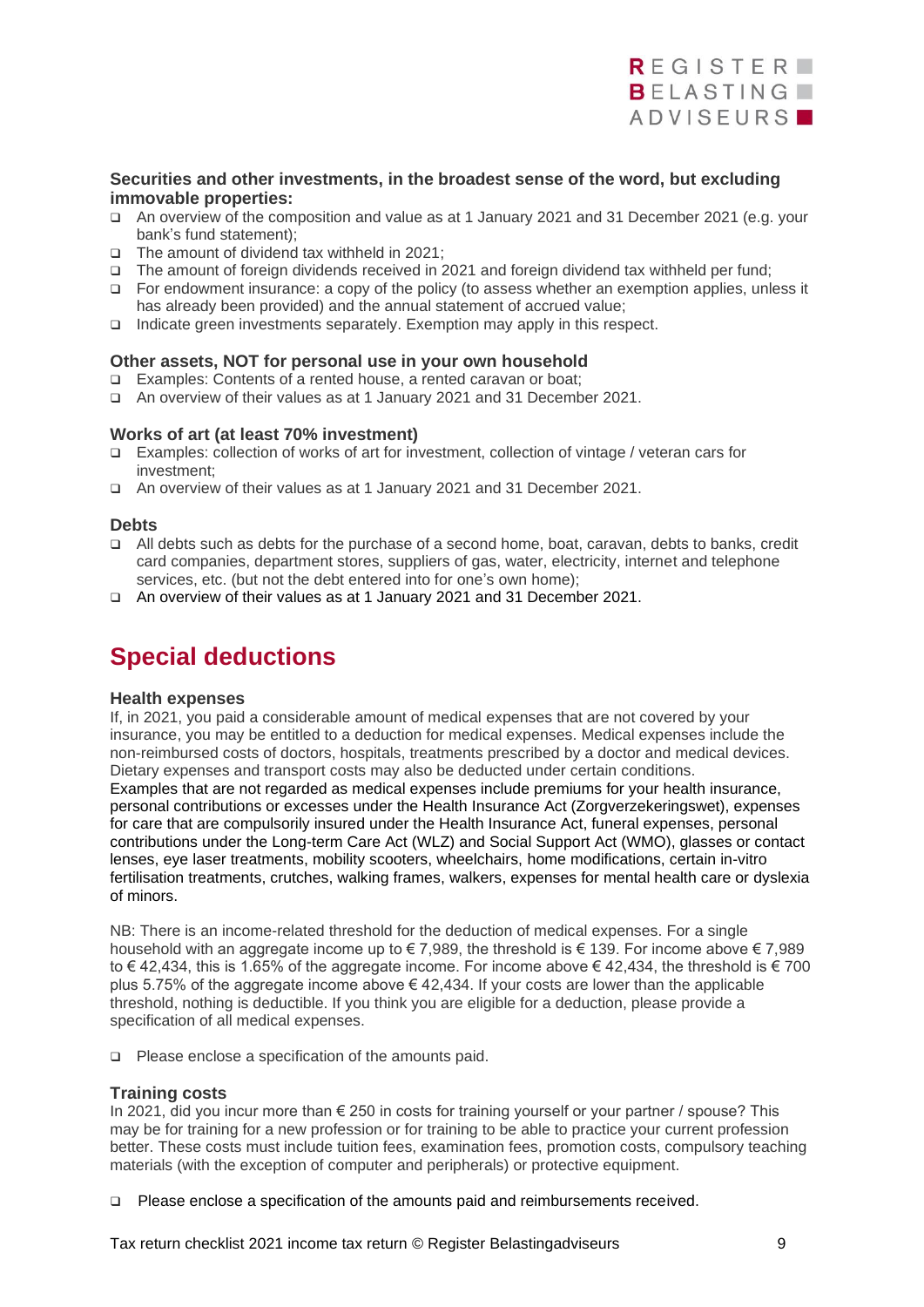

NB: in 2022, training costs cannot be deducted anymore. The deduction will be replaced by the socalled 'STAP-budget', which you can reply to at the Dutch Employee Insurance Agency (UWV).

#### **Partner maintenance**

Did you pay partner maintenance to your ex-spouse or ex-partner in 2021?

- (this does not include child maintenance amounts)
- ❑ The amount paid in 2021;
- ❑ Name, address details and citizen service number (BSN) of your ex-spouse or ex-partner.

### **Annuity premiums**

- ❑ The premiums paid in 2021;
- ❑ A copy of the policy (not the proposal), unless previously provided;
- ❑ The pension statement (UPO) of your employer's pension fund for 2020.

### **Occupational disability insurances**

- ❑ The premiums paid in 2021;
- ❑ A copy of the policy, unless previously provided.

#### **Donations**

Have you made periodic or one-off donations to a Public Benefit Organisation (ANBI)? This could include voluntary work, where you have waived an expense reimbursement to which you were entitled. The donations must be proven in writing. The donations must total more than € 60. Moreover, the donations must exceed a threshold of 1% of the (joint) aggregate income (before deduction of personal deductions) (unless it concerns a so-called periodic donation).

❑ Please enclose a specification of the amounts paid.

NB: In 2021, personal deductions are also only deductible at a rate of up to 43%.

# **Additional information**

This questionnaire only covers the most common situations. We kindly request that you inform us of any subjects that are not included in this form, but which may be of importance for your tax return. Please contact us if you have any doubts. Rather one question too many than an incorrect tax return!

It is advisable to contact us in any case if one of the following situations applies to you:

- ❑ You have a company or have started your own business (e.g. as a freelancer).
- ❑ You are co-entitled in a company.
- ❑ You have received an inheritance or gift, or you have given someone a gift yourself.
- ❑ You are entitled to a(n) (undivided) share in an inheritance.
- ❑ You have shares, claims, rights or debts for which it must be assumed that benefits to be gained from them would also be considered a reward for work performed.
- ❑ You have segregated private assets or you are the heir of someone who has done so.
- ❑ You have become divorced in 2022 or will soon become divorced.
- ❑ You have begun cohabiting in 2022 or will soon do so.
- ❑ You emigrated in 2022 or are planning to do so soon.
- ❑ You sold your old home or bought another one in 2022 or you are planning to do so soon.
- ❑ You temporarily rented out your former home in 2022 or you are planning to do so soon.
- ❑ You rented out (im)movable properties or lent money to the business of a family member or partner in 2022 or you are planning to do so soon.
- ❑ You rent more than 50 independent houses in the Netherlands below the rental limit of € 752.33 (landlord levy).